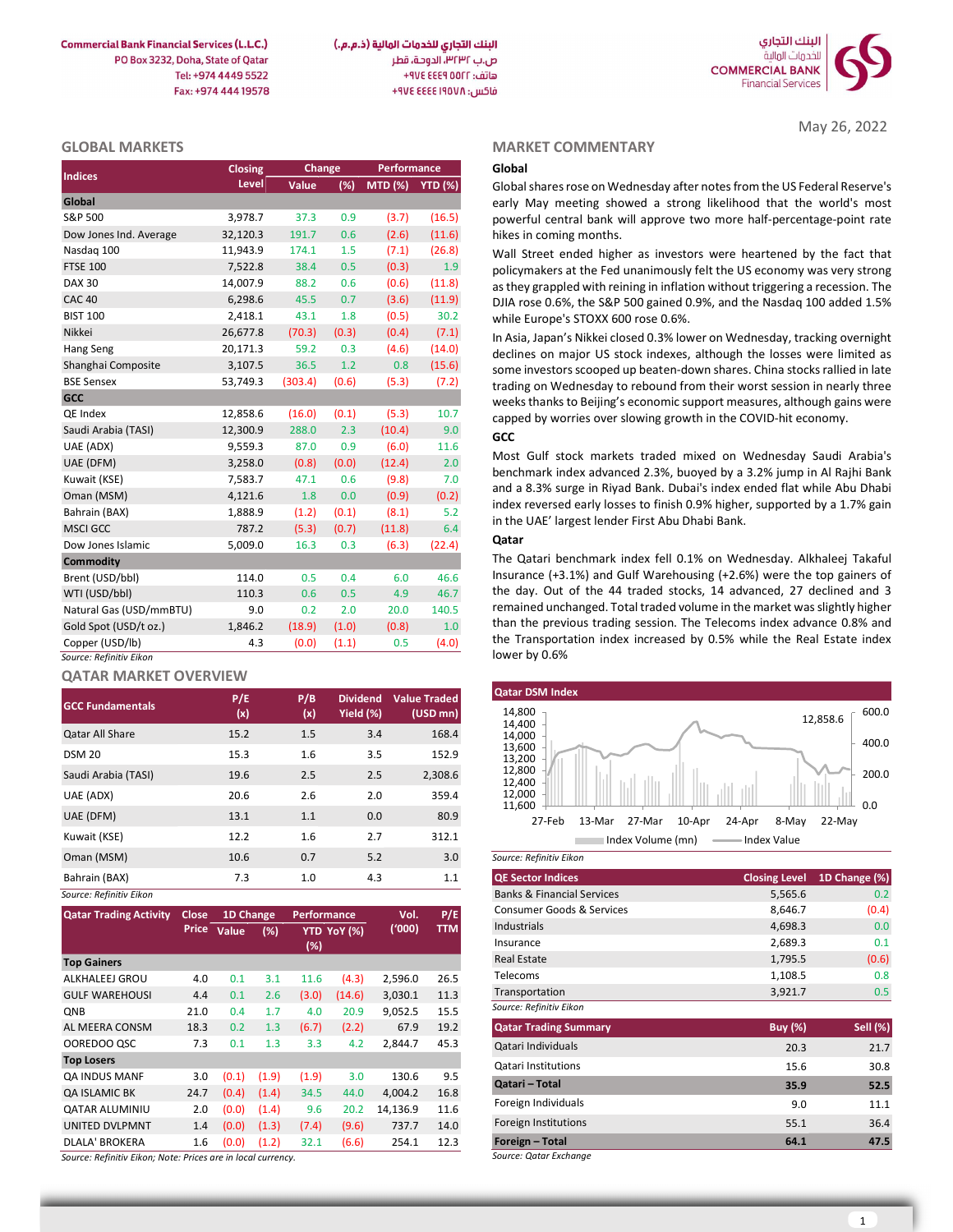

**Commercial Bank Financial Services (L.L.C.)** PO Box 3232, Doha, State of Qatar Tel: +974 4449 5522 Fax: +974 444 19578 البنك التجاري للخدمات المالية (ذ.م.م.) ص.ب ٣٢٣٢، الدوحة، قطر هاتف: AVE EEE 9 00FF+ فاكس: ٩٧٤ ٤٤٤٤ ٤٧٤ +

### GLOBAL NEWS

- US budget deficit for fiscal 2022 will shrink to USD 1.036tn from USD 2.775tn in fiscal 2021 as a strong economic recovery from the COVID-19 pandemic produces a surge of tax receipts, the Congressional Budget Office said on Wednesday. (Source: Reuters)
- Twitter Inc will face skeptical shareholders during its annual meeting, as doubt remains over whether the social media company will complete its deal to be acquired by billionaire Elon Musk at the agreed-upon price. (Source: Reuters)
- The US Securities and Exchange Commission will propose rule changes aimed at stamping out unfounded claims by funds on their ESG credentials and enforcing more standardization of such disclosures. (Source: Reuters)
- EU states have reported the freezing of about EUR 23bn (USD 24.5bn) of assets of the Russian Central Bank, a top EU official said on Wednesday, revealing for the first time a figure that was expected to be much higher. (Source: Reuters)
- Finance Minister Shunichi Suzuki said surging raw material prices due to Russia's invasion of Ukraine may disrupt Japan's economic recovery from the coronavirus fallout, as the government submitted to parliament a draft extra budget to fight inflation. (Source: Mainichi)
- Japan plans to use its new type of sovereign debt to fund a wide range of projects designed to reduce emissions, possibly including nuclear power. (Source: Japan Times)
- China and the US are committed to reach an arrangement on the audit inspection issue that is in line with legal and regulatory requirements for both sides, China's securities regulator said. (Source: Reuters)
- Didi Global may have ensured its survival after winning shareholders' nod for a US stock delisting but a quick return to growth won't be easy for the Chinese ride-hailer as it still faces regulatory scrutiny and as COVID-19 has hurt the business. (Source: Reuters)

#### GCC NEWS

- The MENA region saw a 400% YoY increase in the number of firms listing with 15 IPOs raising proceeds of USD 4bn, a jump of 1,242% in value when compared to the same period in 2021. (Source: Trade Arabia)
- The UAE's non-oil foreign trade in Q1-22 was close to AED 500bn for the first time in the country's history, totalling AED 499.7bn, a growth of 20.5% compared to AED 414.6bn recorded in the same period of 2021, according to the Federal Competitiveness and Statistics Centre. (Source: Emirates News Agency)
- The UAE has won a contract to operate ground services at three airports in Afghanistan, UAE presidential adviser Anwar Gargash said on Twitter, confirming an announcement made earlier by the Taliban. (Source: Reuters)
- Dubai's Emirates Central Cooling Systems Corporation has invited investment banks to pitch for roles in its planned IPO, which is slated for later this year. (Source: Reuters)
- The Abu Dhabi Fund for Development has supported hundreds of development projects in Jordan since 1974, with aggregated financing reaching AED 6.5bn (USD 1.76bn). (Source: Zawya)
- Saudi Arabia's non-oil exports including re-exports stood at SAR 28.2bn (USD 7.5bn) in March, from SAR 22.5bn in February according to data from the General Authority of Statistics. (Source: Arab News)
- Saudi Telecom Co and Chinese technology giant Alibaba have set up a new company with an investment of SAR 894mn (USD 238.3mn) to tap into the growing cloud computing market. (Source: Zawya)
- BinDawood Holding Co. is optimistic about continuing with a good performance in Q2-22 following strong Q1-22, which saw the company

May 26, 2022

reporting a 5% growth in profit to SAR 65.5mn (USD 17.46mn), the retailer's CEO Ahmad BinDawood told Argaam. (Source: Arab News)

- Google drove about SAR 12.2bn (USD 3.25bn) in economic activity in Saudi Arabia in 2021, with the Android Developer ecosystem supporting at least 29,000 jobs in the kingdom every year. (Source: Trade Arabia)
- KKR & Co. has raised USD 1.1bn in its inaugural Asia credit fund that provides debt financing to companies, expecting volatility will spark opportunities and deliver high returns, according to Bloomberg. (Source: Arab News)
- The APICORP posted net income for 2021 of USD 99.6mn, down 13% from USD 115mn in 2020. The bank, headquartered in Saudi Arabia, said its corporate banking portfolio increased 19% to USD 4.6bn. Assets grew slightly YoY to 8bn. (Source: Zawya)
- The next 10 years will be a golden era for Saudi hospitality as the country has laid down the foundation of transformation in the sector, according to a top official of Knight Frank in the MENA. (Source: Arab News)
- Saudi Retal Urban Development Co. has announced its price range as it seeks up to SAR 1.44bn (USD 384mn) from an IPO. (Source: Arab News)
- Saudia Dairy and Foodstuff Co.'s board has recommended a dividend payout of SAR 3 per (USD 0.8) share, 30% of capital, for the second half of the fiscal year ended March 31, 2022. (Source: Arab News)
- Saudi Indian Co. for Cooperative Insurance has been delisted from the Saudi stock exchange. The resolution was issued by the CMA after a Riyadh court endorsed the decision to liquidate the firm, according to a CMA disclosure on Tuesday. (Source: Arab News)
- World's largest asset management firm BlackRock has appointed a board for its business in Saudi Arabia. Suliman Algwaiz will take over as chairman, BlackRock said in a statement. (Source: Arab News)
- Omantel signed an MoU with Microsoft to collaborate on driving business value and accelerating ICT innovation to support the telco's digital transformation strategy, streamline and improve services across the Sultanate of Oman. (Source: Oman Observer)
- Shell Development Oman LLC and Petroleum Development Oman LLC have agreed to collaborate and jointly study Carbon Capture Utilization and Storage opportunities in the Sultanate of Oman. (Source: Oman Observer)
- Bahrain's Labour Fund has signed a new strategic cooperation agreement with the American Industrial Acquisition Corporation, a global organization specialized in company turnaround, M&A, PE and improving non-performing enterprises. (Source: Trade Arabia)
- The National Bank of Kuwait said Wednesday it terminated all banking operations in Jordan under the agreement signed with the Arab Jordan Investment Bank in last February. (Source: Arab Times)

#### QATAR NEWS

- The Qatari Hotels Association signed an MoU with the Italian hotelier's association Federalberghi in the Italian capital, Rome. (Source: The Peninsula)
- Qatar dairy firm Baladna has increased its ownership stake in Egypt's Juhayna Food Industries to 10% in a deal worth QAR 2.5mn (USD 686,624). Baladna has bought 1.4mn shares in Juhayna, bringing the total investment in the latter to QAR 139mn. (Source: Arab News)
- Electro Trade Co. has entered into a partnership agreement with Siemens in offering customized solutions based on Siemens Smart Infrastructure Electrical & Building Products. (Source: The Peninsula)
- Commercial Bank has announced that it has become the Exclusive Innovation Partner of the Euromoney Qatar Conference 2022. (Source: Gulf Times)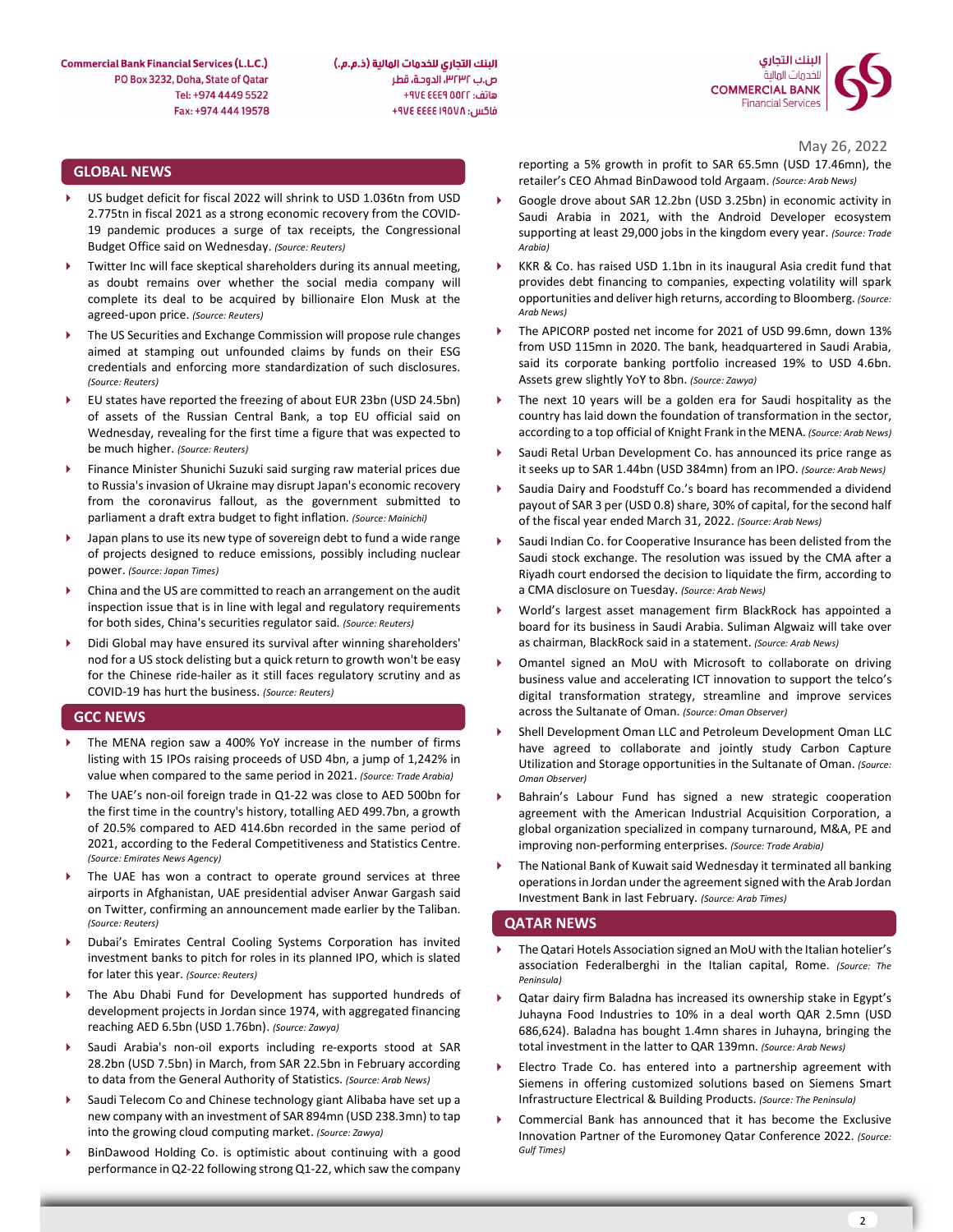

May 26, 2022

البنك التجاري للخدمات المالية (ذ.م.م.) ص.ب ٣٢٣٢، الدوحة، قطر هاتف: ٩٧٤ ٤٤٤٩ ٧٧٤ فاكس: ٩٧٤ ٤٤٤٤ ٤٧٤ +٩٧٤

**Commercial Bank Financial Services (L.L.C.)** PO Box 3232, Doha, State of Qatar Tel: +974 4449 5522 Fax: +974 444 19578

| <b>FX RATES</b>         |          |                   |        |                                                                                                                                              |
|-------------------------|----------|-------------------|--------|----------------------------------------------------------------------------------------------------------------------------------------------|
| <b>Currencies</b>       | Value    | <b>Currencies</b> | Value  | <b>FX Commentary</b>                                                                                                                         |
| EUR/USD                 | 1.0710   | USD/QAR           | 3.6400 | The USD rose on Wednesday, holding most of its earlier gains after minutes                                                                   |
| USD/JPY                 | 127.3100 | EUR/QAR           | 3.8984 | from the Federal Reserve's May meeting showed that most participants                                                                         |
| GBP/USD                 | 1.2594   | JPY/QAR           | 0.0286 | believed half-percentage-point rate increases would likely be appropriate                                                                    |
| USD/CHF                 | 0.9615   | GBP/QAR           | 4.5842 | in June and July. The US Dollar index rose 0.2% to 102.06.                                                                                   |
| USD/CAD                 | 1.2815   | CHF/QAR           | 3.7858 | The EUR/USD went down 0.5% to 1.0680. The GBP/USD traded up 0.3% to                                                                          |
| AUD/USD                 | 0.7093   | CAD/QAR           | 2.8404 | 1.2564. The USD/JPY went up 0.4% at 127.31. The USD/CNY went up 0.6%                                                                         |
| NZD/USD                 | 0.6474   | AUD/QAR           | 2.5819 | at 6.6916. The USD/CAD traded flat at 1.2815. The AUD/USD slid 0.14% to                                                                      |
| USD/INR                 | 77.0082  | INR/QAR           | 0.0473 | 0.7093. Elsewhere, the RBNZ became the latest central bank to raise<br>interest rates by half a point. While that move was expected, it also |
| USD/TRY                 | 16.3383  | TRY/QAR           | 0.2228 | provided hawkish guidance on its policy path, noting a larger and earlier                                                                    |
| USD/ZAR                 | 15.7308  | ZAR/QAR           | 0.2314 | hike reduced the risk of inflation becoming persistent. The NZD/USD was                                                                      |
| USD/BRL                 | 4.8275   | BRL/QAR           | 0.7540 | up 0.2% at 0.6474.                                                                                                                           |
| Source: Refinitiv Eikon |          |                   |        |                                                                                                                                              |

#### INTERBANK OFFERING & US SWAP RATES

| <b>Duration</b> | Overnight |        | 1 Week 1 Month 3 Month |        | 1 Year |
|-----------------|-----------|--------|------------------------|--------|--------|
| <b>LIBOR</b>    | 0.82      | 0.08   | 1.02                   | 1.53   | 2.69   |
| <b>EURIBOR</b>  | (0.65)    | (0.57) | (0.54)                 | (0.36) | 0.36   |
| QAIBOR          | 0.70      | 0.75   | 1.00                   | 1.15   | 1.85   |
| SAIBOR          | 1.60      | 1.61   | 1.89                   | 2.93   | 3.25   |
| <b>EIBOR</b>    | 0.86      | 0.90   | 1.09                   | 1.51   | 2.43   |
| <b>BMIBOR</b>   | 1.60      | 1.78   | 2.52                   | 2.64   | 3.54   |
| <b>KIBOR</b>    | 0.81      | 1.31   | 1.63                   | 1.88   | 2.44   |

Source: Refinitiv Eikon



Source: Refinitiv Eikon

# GCC COMPANY RESULTS

| <b>Company Name</b>                    | Revenues (mn) | <b>YoY</b> (%) | QoQ (%) | Net Profit (mn) | <b>YoY</b> (%) | QoQ (%)   |
|----------------------------------------|---------------|----------------|---------|-----------------|----------------|-----------|
| Abdulmohsen Al Hokair Group            | 172.4         | 22.3           | $-11.0$ | <b>NA</b>       | <b>NA</b>      | <b>NA</b> |
| Saudi Real Estate Company              | 282.1         | 54.5           | $-48.0$ | <b>NA</b>       | <b>NA</b>      | <b>NA</b> |
| <b>National Metal Manufacturing</b>    | 77.0          | 18.0           | 25.2    | $-7.1$          | <b>NA</b>      | <b>NA</b> |
| <b>RAK Ceramics</b>                    | 783.1         | 8.3            | 4.1     | 56.6            | $-6.7$         | 25.2      |
| Al Gassim Investment Holding           | 2.7           | $-3.6$         | $-3.8$  | <b>NA</b>       | <b>NA</b>      | <b>NA</b> |
| <b>Tourism Enterprises Company</b>     | 2.3           | $-29.8$        | $-40.1$ | <b>NA</b>       | <b>NA</b>      | <b>NA</b> |
| <b>Batic Investments and Logistics</b> | 109.7         | 0.3            | $-24.1$ | <b>NA</b>       | <b>NA</b>      | <b>NA</b> |
| National Gypsum Company                | 14.6          | $-46.0$        | $-12.1$ | <b>NA</b>       | <b>NA</b>      | <b>NA</b> |
| <b>FOODCO Holding</b>                  | 24.0          | $-41.8$        | $-59.5$ | <b>NA</b>       | <b>NA</b>      | <b>NA</b> |
| Al Babtain Power and Telecom           | 411.5         | 27.8           | $-3.2$  | 8.7             | $-43.8$        | 17.9      |
| Jabal Omar Development Co              | 109.7         | 408.3          | $-34.9$ | <b>NA</b>       | <b>NA</b>      | <b>NA</b> |
| Al Khaleej Training and Edu            | 231.2         | 12.3           | $-1.1$  | $-5.1$          | <b>NA</b>      | NA        |

Source: Refinitiv Eikon; Note: All figures are in local currency

# SOVEREIGN YIELD CURVES & CDS SPREAD



| $\sim$ Allialais Csaus |                                        |                      | 1721                   |        | 222              |                    | 110                                                                                                                                                | <b>NIA</b>              | <b>NIA</b>            |              |                  |
|------------------------|----------------------------------------|----------------------|------------------------|--------|------------------|--------------------|----------------------------------------------------------------------------------------------------------------------------------------------------|-------------------------|-----------------------|--------------|------------------|
| me                     |                                        | <b>Revenues (mn)</b> |                        |        | <b>YoY</b> (%)   | QoQ (%)            |                                                                                                                                                    | Net Profit (mn)         | <b>YoY</b> (%)        |              | QoQ (%)          |
| <b>PANY RESULTS</b>    |                                        |                      |                        |        |                  |                    |                                                                                                                                                    |                         |                       |              |                  |
| Eikon                  |                                        |                      |                        |        |                  | Japan              | Source: Refinitiv Eikon, worldgovernmentbonds.com                                                                                                  |                         |                       |              | 20.4             |
| 2 Yrs                  | 5 Yrs                                  | 7 Yrs                | 10 Yrs<br>- Last Year  |        | 30 Yrs           | Russia             | 10,881.2<br>20.3                                                                                                                                   | 10,759.1<br>0.4         | Qatar<br>Saudi Arabia | 67.3<br>68.2 | 24.4             |
|                        |                                        |                      |                        |        |                  | Greece             | 170.4                                                                                                                                              | 64.2                    | Dubai                 | 126.7        | 30.1             |
|                        |                                        |                      |                        |        |                  | Italy              | 131.9                                                                                                                                              | 41.2                    | Bahrain               | 307.1        | 72.9             |
|                        | 0.88%                                  |                      |                        |        |                  | France             | 23.5                                                                                                                                               | 3.4                     | Abu Dhabi             | 66.8         | 21.9             |
|                        |                                        | 1.23%                |                        |        |                  | Germany            | 13.1                                                                                                                                               | 3.9                     | Egypt                 | 841.7        | 347.3            |
|                        |                                        |                      | 1.55%                  |        | 1.99%            | UK                 | 11.4                                                                                                                                               | 0.4                     | Brazil                | 239.6        | (23.8)           |
| 2.76%                  | 2.74%                                  | 2.75%                | 2.80%                  |        | 2.72%            | <b>US</b>          | 16.3                                                                                                                                               | 0.7                     | Turkey                | 723.9        | 230.5            |
| es                     |                                        |                      |                        |        |                  | <b>5 Years CDS</b> |                                                                                                                                                    | Spread 6M Change        | <b>5 Years CDS</b>    |              | Spread 6M Change |
| Eikon                  |                                        |                      |                        |        |                  |                    | Source: Refinitiv Eikon, Investing.com                                                                                                             |                         |                       |              |                  |
|                        | 0.81                                   | 1.31                 | 1.63                   | 1.88   | 2.44             |                    |                                                                                                                                                    | $\longrightarrow Qatar$ | $-$ US                |              |                  |
|                        | 1.60                                   | 1.78                 | 2.52                   | 2.64   | 3.54             | 0.0%               | 2 Yrs                                                                                                                                              | 3 Yrs                   | 5 Yrs                 | 10 Yrs       | 30 Yrs           |
|                        | 0.86                                   | 0.90                 | 1.09                   | 1.51   | 2.43             |                    |                                                                                                                                                    |                         |                       | 2.76%        | 2.98%            |
|                        | 1.60                                   | 1.61                 | 1.89                   | 2.93   | 3.25             | 2.0%               | 2.50                                                                                                                                               | 2.64%                   | 2.73%                 |              |                  |
|                        | 0.70                                   | 0.75                 | 1.00                   | 1.15   | 1.85             | 4.0%               | 2.61%                                                                                                                                              | 3.09%                   | 3.27%                 |              |                  |
|                        | (0.65)                                 | (0.57)               | (0.54)                 | (0.36) | 0.36             | 6.0%               |                                                                                                                                                    |                         |                       | 3.53%        | 4.37%            |
|                        | 0.82                                   | 0.08                 | 1.02                   | 1.53   | 2.69             |                    |                                                                                                                                                    |                         |                       |              |                  |
|                        | <b>Overnight</b>                       |                      | 1 Week 1 Month 3 Month |        | 1 Year           |                    | <b>Qatar vs US Treasuries Yields</b>                                                                                                               |                         |                       |              |                  |
|                        | <b>IK OFFERING &amp; US SWAP RATES</b> |                      |                        |        |                  |                    | <b>SOVEREIGN YIELD CURVES &amp; CDS SPREAD</b>                                                                                                     |                         |                       |              |                  |
| Gikon                  |                                        |                      |                        |        |                  |                    |                                                                                                                                                    |                         |                       |              |                  |
|                        | 4.8275                                 | BRL/QAR              |                        |        | 0.7540           |                    | up 0.2% at 0.6474.                                                                                                                                 |                         |                       |              |                  |
|                        | 15.7308                                | ZAR/QAR              |                        |        | 0.2314           |                    | hike reduced the risk of inflation becoming persistent. The NZD/USD was                                                                            |                         |                       |              |                  |
|                        | 16.3383                                | TRY/QAR              |                        |        | 0.2228           |                    | interest rates by half a point. While that move was expected, it also<br>provided hawkish guidance on its policy path, noting a larger and earlier |                         |                       |              |                  |
|                        | 77.0082                                | INR/QAR              |                        |        | 0.0473           |                    | 0.7093. Elsewhere, the RBNZ became the latest central bank to raise                                                                                |                         |                       |              |                  |
|                        | 0.6474                                 | AUD/QAR              |                        |        | 2.5819           |                    | at 6.6916. The USD/CAD traded flat at 1.2815. The AUD/USD slid 0.14% to                                                                            |                         |                       |              |                  |
|                        | 1.2815<br>0.7093                       | CHF/QAR<br>CAD/QAR   |                        |        | 3.7858<br>2.8404 |                    | 1.2564. The USD/JPY went up 0.4% at 127.31. The USD/CNY went up 0.6%                                                                               |                         |                       |              |                  |
|                        | 0.9615                                 | GBP/QAR              |                        |        | 4.5842           |                    | in June and July. The US Dollar index rose 0.2% to 102.06.<br>The EUR/USD went down 0.5% to 1.0680. The GBP/USD traded up 0.3% to                  |                         |                       |              |                  |
|                        |                                        |                      |                        |        |                  |                    |                                                                                                                                                    |                         |                       |              |                  |